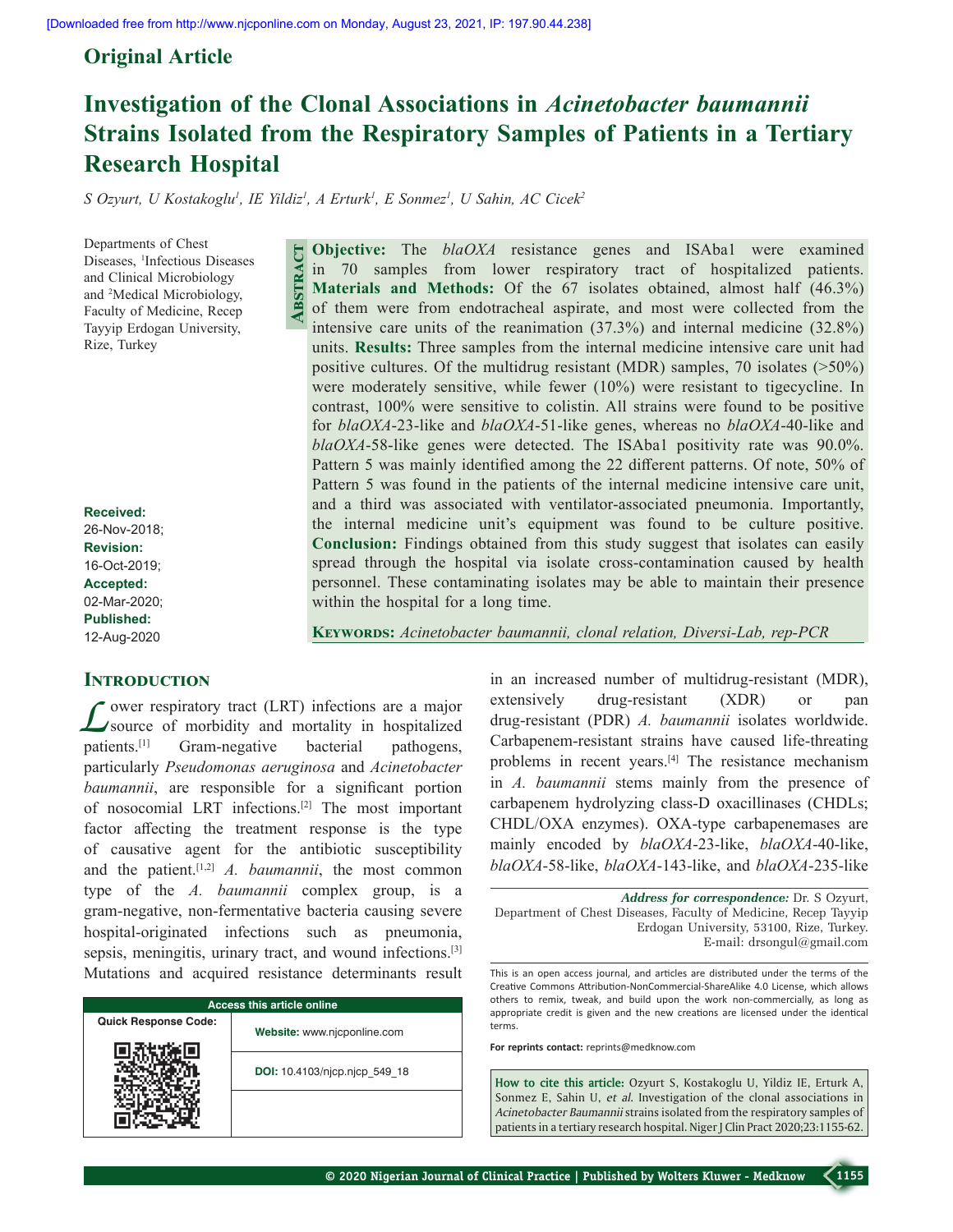genes and are chromosomally encoded by intrinsic *blaOXA*‑51‑like and acquired *blaOXA*‑23‑like genes. CHDLs exhibit weak carbapenem hydrolysis but can trigger resistance when overexpressed. This resistance is mediated through a combination of naturally low permeability to beta‑lactams, efflux pumps, and ISAba elements located upstream of the gene, providing strong promoter activity.[5]

The ISAba-1 segment located in the upstream region of the *blaOXA*‑51 gene induces the expression of the beta‑lactamase gene as a transcriptional promoter. Determining the relationship between genetic and epidemiological factors requires the genomic fingerprinting of clinical isolates. For molecular typing, the repetitive extragenic palindromic sequence‑based polymerase chain reaction (rep-PCR) is one of the most effective methods that has been made commercially available (DiversiLab microbial typing system; BioMe'rieux, Marcy L'Etoile, France).[6]

In this study, we aimed to determine the *OXA* resistance genes and ISAba-1 by using rep-PCR. Their clonal relationship in *A. baumannii* isolates obtained from LTR samples of hospitalized patients was then determined.

#### **Materials and Methods**

# **Bacterial isolates and antibiotic susceptibility testing**

A total of 70 (67 nonduplicates and 3 ambient) specimens from the LRT of inpatients hospitalized in a training and research hospital of a medical school between June 2014 and February 2015 with positive cultures of *A. baumannii* were included in this study.

The study, funded by the Scientific Research Fund of the University (Project code: 2016.53007.106.03.02), was approved by the Ethics Committee (decision #2016/23).

Our hospital is located in the Black Sea region of Turkey and serves around half a million people. In 1.5 years, 52828 patients were hospitalized. Of these, 1379 were admitted to intensive care units (ICU) (surgical [SICU, 9 beds]; medical [MICU, 8 beds]; anesthesia-reanimation [ARICU, 7 beds]; cardiovascular surgery [CVSICU, 6 beds]; coronary [CICU, 16 beds]). Mechanical ventilation is provided at all ICUs, and two of them have isolation rooms.

Gram staining, oxidase testing, conventional biochemical tests (triple sugar, urease, citrate, motility), and microbial identification via the Vitek 2 (BioMeriéux, France) automated system were used to determine the type of microorganisms. The antibiotic susceptibilities of the isolates were determined by a disk diffusion test (DDT) and evaluated according to the Clinical and Laboratory Standards Institute (CLSI) criteria. Susceptibilities of strains to tigecycline and colistin were interpreted according to the British Society for Antimicrobial Chemotherapy criteria.[7] *P. aeruginosa* ATCC 27853 was used as the quality control strain. The isolates were stocked in 10% glycerol buoyant at -20°C before the molecular studies.

# **DNA isolation and reproduction of resistance genes**

Bacterial stocks were plated on 5% sheep blood agar, and a single colony was inoculated in 3 mL Luria‑Bertani liquid medium (1% tryptone, 0.5% yeast extract, 0.5% NaCl, pH: 7.4) and incubated in a shaking incubator for 16‑h at 37°C. The culture was taken in a 1.5 mL microcentrifuge tube for DNA isolation and settled for 5 min at 13,000 rpm. The top of the precipitate was obtained and washed sequentially with 1 mL of Tris buffer and sterile distilled water. The final precipitate was dissolved in 500 μL of deionized water, disintegrated by heating at 95°C for 10 min, and precipitated by centrifugation at 13,000 rpm for 5 min. The upper part of the liquid was transferred to a tube and used as template DNA in 5 μL PCR.

#### **Multiplex PCR for the detection of blaOXA**

Multiplex PCR was used to detect *blaOXA*-23-24-51 and 58‑like genes using the primers listed in Table 1. Polymerase chain reactions were performed in a final volume of 50 µL and included 5 µL of genomic DNA, 20 pM of each primer, 10  $\mu$ L of 10  $\times$  polymerase activity buffer,  $3 \mu L$  of  $25 \text{ mM } MgCl_2$ ,  $200 \mu M$  of each Dntp, and 1.5 U of *Taq* Polymerase (Fermentas Thermo Fisher Scientific Inc., Waltham, USA). PCR amplification was performed using initial denaturation at 94°C for 3 min followed by 30 cycles of 25 s at 94°C, 40 s at 52°C and 50 s at 72°C for *blaOXA* genes. All polymerase chain reaction results were analyzed on 1% agarose containing 0.5 mg ethidium bromide. Samples were subsequently visualized under UV light and evaluated according to their molecular size.

#### **Clonal relationship determination**

The clonal relationship of the *A. baumannii* isolates was determined by the rep-PCR DiversiLab system (bioMeriéux, France). The DNA extraction was performed according to the manufacturer's recommendations, taking 1 μL of the wells per day of the bloody agar‑passaged isolates with the UltraClean ™ Microbial DNA Isolation Kit (MoBio Laboratories, USA). The DNA quantities were measured by a NanoDrop instrument and diluted to 35 ng/μL. Bacterial DNAs were amplified using the Acinetobacter DNA fingerprinting kit DiversiLab ™ DNA Fingerprinting Kit (BioMeriéux, France). The thermal cycling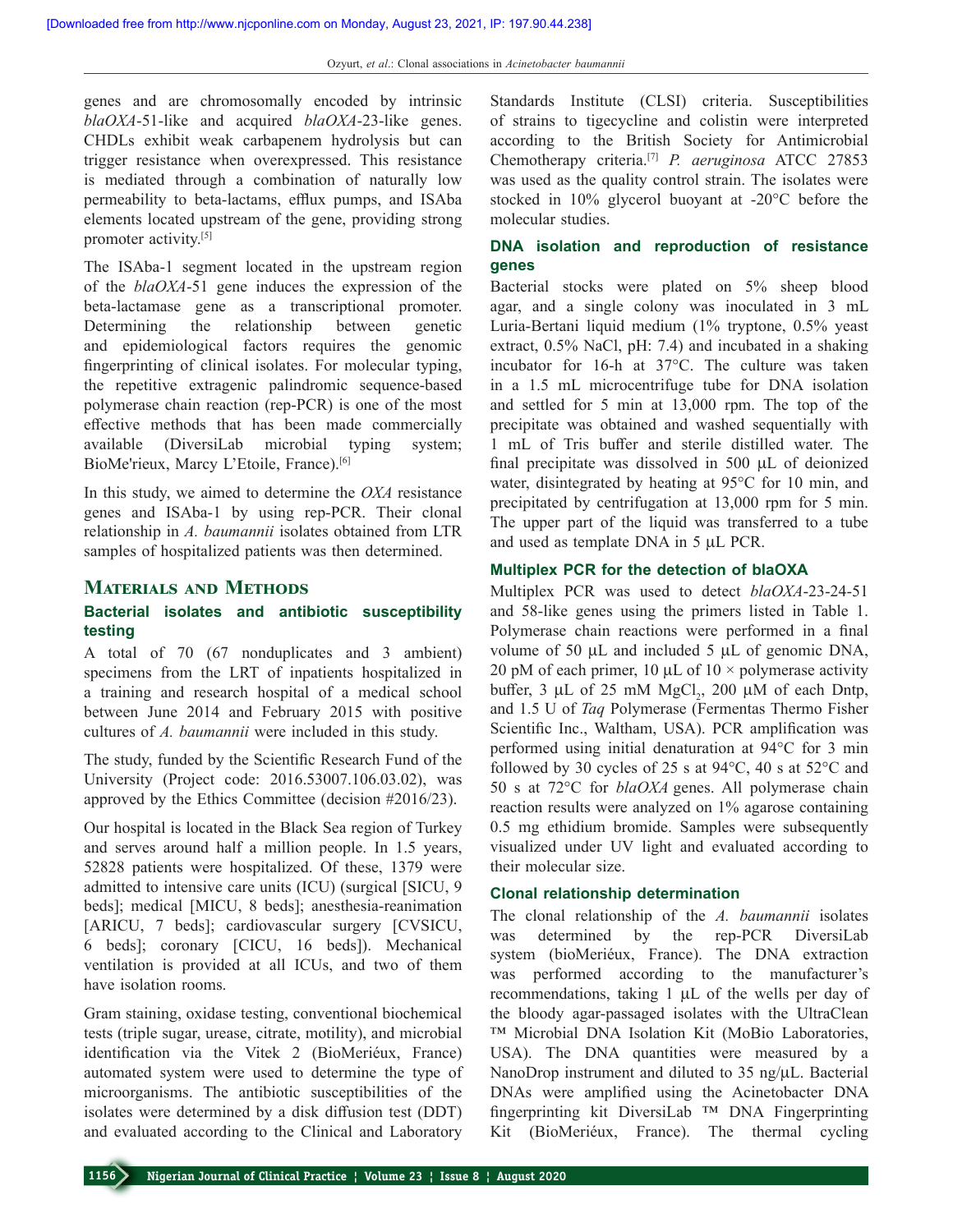parameters were initial denaturation at 94°C for 2 min, denaturation at 35°C for 30 s at 94°C, primer binding at 50°C for 30 s, chain extension at 70°C for 90 s, and final elongation at 70°C for 3 min. Microfluidic electrophoresis was performed on the Agilent 2100 Bioanalyzer (Agilent Technologies Inc, USA) with the Diversilab ™ DNA LabChip Kit (BioMerieux, France). Rep-PCR fingerprint results were obtained with the internet-based DiversiLab analysis program (BioMerieux, France).

For determining the similarities of the samples and to generate dendrograms, the Pearson correlation coefficient and the unweighted pair group method with arithmetic mean method were used. The isolates showing similarity of more than 95% were considered to be the main clone while the isolates showing over 97% similarity as the main clone was considered to be subtype (indistinguishable). The isolates with similarity rates below 95% (>2 band differences) were evaluated as different clones.

## **Results**

Patient isolates were obtained from 67 specimens of endotracheal aspirates (ETA) (*n* = 31, 46.3%), bronchoalveolar lavage ( $n = 7$ , 10.4%), sputum ( $n = 21$ , 31.3%), bronchial washing fluid or brushing  $(n = 3,$ 4.5%), lung aspirates or abscesses  $(n = 1, 1.5\%)$ , and pleural fluid ( $n = 4$ , 6.0%). Among the 47 medium-culture samples obtained at three different times from 47 different mediums in all ICUs, three *A. baumannii* were isolated from the MICU equipment such as the connection tubes of the aspiration unit and patient beds or from the nurses' hands. Of all of the isolates, 9/67 (13.4%) were from patients hospitalized in the SICU, 22/67 (32.8%) in the MICU, 25/67 (37.3%) in the ARICU, 8/67 (12.0%) in the pulmonary diseases department, and 3/67 (4.5%) in the infectious diseases department.

Three isolates were from ambient cultures from the isolation chamber of IMICU. Disk diffusion tests revealed that 67 of the study isolates and three peripheral isolates were MDR strains. Seventy isolates showed 100% resistance to piperacillin-tazobactam, ampicillin‑sulbactam, trimethoprim/sulfamethoxazole, levofloxacin, ciprofloxacin, ceftazidime, imipenem, and meropenem, while the rate was 52.9% and 55.7% for amikacin and gentamicin, respectively. The isolates showed 52.9% sensitivity to tigecycline. Nearly 35.7% were moderately susceptible and 11.4% were resistant. All isolates were sensitive to colistin 100% [see Table 2].

| Table 1: The primers used for PCR        |                          |                      |                |                  |
|------------------------------------------|--------------------------|----------------------|----------------|------------------|
| <b>Primers</b>                           | $5^{\circ} - 3^{\circ}$  | <b>Amplicon size</b> |                | <b>Reference</b> |
| $bla_{\rm OXA\text{-}51\text{-}like}$    | F: TAATGCTTTGATCGGCCTTG  | 353                  | $52^{\circ}$ C | 15               |
|                                          | R: TGGATTGCACTTCATCTTGG  |                      |                |                  |
| $bla_{\rm OXA\text{-}24/40\text{-like}}$ | F: GGTTAGTTGGCCCCCTTAAA  | 246                  | $52^{\circ}$ C | 15               |
|                                          | R: AGTTGAGCGAAAAGGGGATT  |                      |                |                  |
| $bla_{\rm OXA\text{-}23\text{-like}}$    | F: GATCGGATTGGAGAACCAGA  | 501                  | $52^{\circ}$ C | 15               |
|                                          | R: ATTTCTGACCGCATTTCCAT  |                      |                |                  |
| $bla_{\rm OXA\text{-}58\text{-like}}$    | F: AAGTAT TGGGGCTTGTGCTG | 599                  | $52^{\circ}$ C | 15               |
|                                          | R: CCCCTCTGCGCTCTACATAC  |                      |                |                  |
| ISAba1                                   | F: CACGAATGCAGAAGTTG     | 549                  | $56^{\circ}$ C | 15               |
|                                          | R: CGACGAATACTATGACAC    |                      |                |                  |

T: temperature

| Table 2: Antibiogram results of the isolates $(n=70)$ |                      |                  |                             |  |
|-------------------------------------------------------|----------------------|------------------|-----------------------------|--|
| <b>Antibiotics</b>                                    | <b>Sensitive (S)</b> | Intermediate (I) | <b>Resistant (R)</b>        |  |
|                                                       | $n(^{0}/_{0})$       | $n(^{0}/_{0})$   | $n\left(\frac{0}{0}\right)$ |  |
| Amicasin (AK)                                         | 30(42.8)             | 3(4.3)           | 37(52.9)                    |  |
| Gentamicin (GN)                                       | 20(28.6)             | 11(15.7)         | 39(55.7)                    |  |
| Ciprofloxacin (CIP)                                   |                      |                  | 70(100.0)                   |  |
| Levofloxacin (LEV)                                    |                      |                  | 70(100.0)                   |  |
| Ceftazidime (CAZ)                                     |                      |                  | 70(100.0)                   |  |
| Imipenem (IPM)                                        |                      |                  | 70(100.0)                   |  |
| Meropenem (MEM)                                       |                      |                  | 70(100.0)                   |  |
| Ampicillin-sulbactam (SAM)                            |                      |                  | 70(100.0)                   |  |
| Piperacillin/tazobactam (TZP)                         |                      |                  | 70(100.0)                   |  |
| Trimethoprim/sulfamethoxazole (SXT)                   |                      |                  | 70(100.0)                   |  |
| Colistin (COL)                                        | 70(100.0)            |                  |                             |  |
| Tigecycline (TIG)                                     | 37(52.9)             | 25(35.7)         | 8(11.4)                     |  |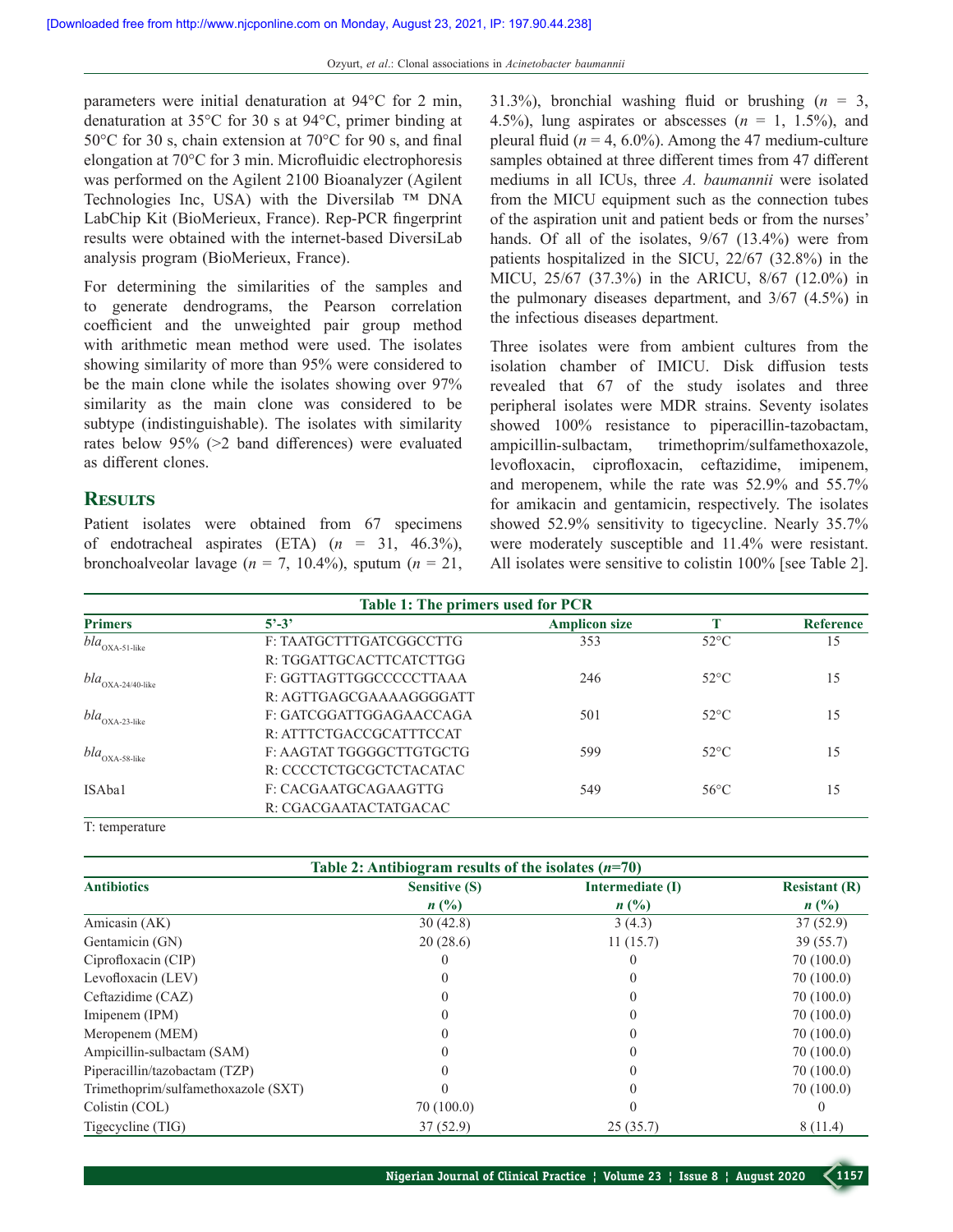All strains were positive for *blaOXA*‑23‑like and *blaOXA*‑51‑like genes. No *blaOXA*‑40‑like and *blaOXA*-58-like genes were detected, and the ISAba-1 positivity rate was 90%.

Twenty-two different (P1-P22) patterns of 70 *A. baumannii* isolates were typed by rep‑PCR, P5 was identified as the main pattern, and the similarity rate among all was  $97\%$ . Twenty-two  $(97.3\%)$  of the P5 formed the largest cluster of isolates, and 3 different types (P5a‑P5c) were separated. The subtypes in the P5 pattern were clustered as P5a  $(n = 2)$ , P5b  $(n = 15)$ , and P5c (*n* = 5) [Figure 1].

Other patterns were P3 with 6 (97.1%) isolates. The P6 and P8 patterns also contained 6 isolates, with fewer isolates comprised of three isolates for P1, P2, P7, and P11. The P9 and P10 were comprised of 2 isolates, with one isolate clustered independently of the other patterns for P12, P13, P14, P15, P16, P17, P18, P19, P20, P21,

| Table 3: The infection rate of the hospital (in general) |                        |      |                |
|----------------------------------------------------------|------------------------|------|----------------|
| <b>Infectious disease</b>                                | Number of<br>infection | Pace | <b>Density</b> |
| Surgical field infection (SFI)                           |                        | 0    | 0.01           |
| Bloodstream infection                                    | 71                     | 0.26 | 0.66           |
| Ventilator-related pneumonia                             | 40                     | 0.15 | 0.37           |
| Urinary system infection                                 | 16                     | 0.06 | 0.15           |
| Hospital infections                                      | 128                    | 0.47 | 1.18           |

and P22. The first isolates in P5 were from the ETA samples of two patients hospitalized in the MICU on June 12, 2014, and in the CICU on June 12, 2014, while the last isolate was isolated from the ETA culture of a patient in the MICU on December 7, 2014. It was noted that 50% of the isolates constituting P5 were isolated from patients hospitalized in the MICU and 31.8% were ETA isolates of patients with ventilator-associated pneumonia (VAP). In the MICU's isolation chamber, patient beds, nurses' hands, and aspiration units all served as breeding grounds for the connection hose, and all were placed in P5 in these isolates.

During the study period, 1379 patients were hospitalized in adult ICUs, and 3790 patients underwent mechanical ventilation or reintubation. The VAP rate was 15/1000 ventilator days among all adult ICU patients, with an average mechanical ventilator utilization rate of 53%. The mean duration of the ICU stay was  $36 \pm 19$  (12–89) days.

The VAP rate in the ICUs was the highest at 19.26%. Surveillance data in the adult ICUs, VAP rates, numbers of patients, and length of hospitalization are shown in Tables 3‑5.

All *Acinetobacter spp*. isolates were carbapenem‑resistant. There was no resistance to colistin, and all patients were given double or triple combination

| Table 4: VIP numbers and pace of in intensive care units (ICU) |      |      |                                                                                                |            |      |       |
|----------------------------------------------------------------|------|------|------------------------------------------------------------------------------------------------|------------|------|-------|
| Unit                                                           |      |      | Inpatiens number Day of stay Ventilator number VR-pneumonia Gadget-use rate VIP infection pace |            |      |       |
| Anesthesia ICU                                                 | 272  | 1790 | 1291                                                                                           | $\vert$ () | 0.72 | 7.75  |
| Surgery ICU                                                    | 287  | 2032 | 1237                                                                                           |            | 0.61 | 9.7   |
| Internal med ICU                                               | 392  | 1944 | 727                                                                                            | 14         | 0.37 | 19.26 |
| Cardiovascular ICU                                             | 428  | 1250 | 540                                                                                            |            | 0.43 | 7.41  |
| Total adult ICU                                                | 1379 | 7016 | 3795                                                                                           | 40         | 0.53 | 0.15  |

VR: ventilation‑related, ICU: intensive care unit



**Figure 1:** The pattern of P5' subtypes including P5a  $(n = 2)$ , P5b  $(n = 15)$ , and P5c  $(n = 5)$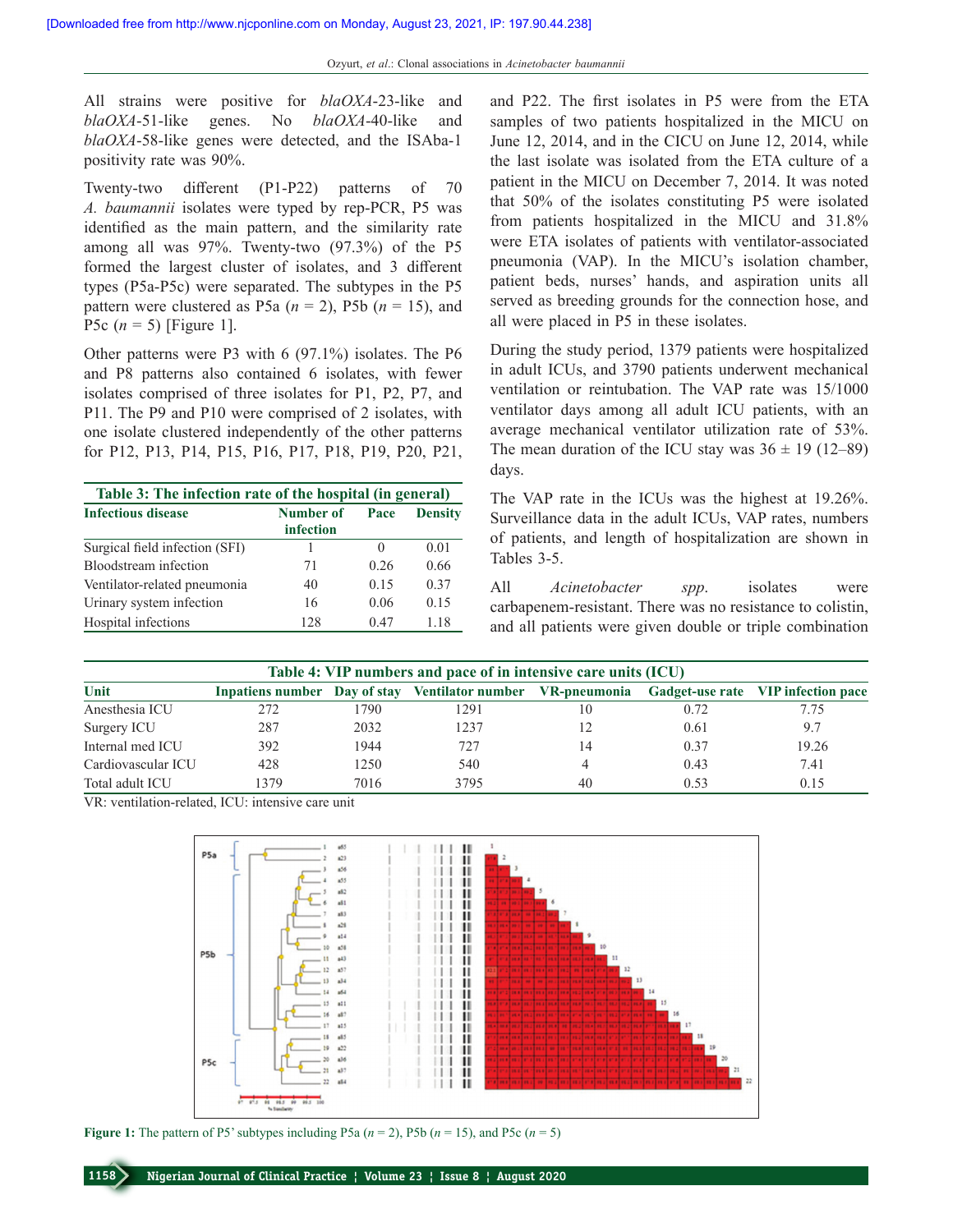Ozyurt, *et al*.: Clonal associations in *Acinetobacter baumannii*

| Table 5: Antibiotics preferred for and demographics of |                              |  |  |
|--------------------------------------------------------|------------------------------|--|--|
| VAP cases infected by Acinetobacter spp $(n=22)$       |                              |  |  |
| <b>Characteristics</b>                                 | $Mean \pm SD$                |  |  |
|                                                        | (minimum-maximum) or $n$ (%) |  |  |
| Age (years)                                            | $67\pm19(25-95)$             |  |  |
| Male                                                   | 15 (68)                      |  |  |
| Diagnosis                                              |                              |  |  |
| Respiratory failure                                    | 7(31.8)                      |  |  |
| Neurological                                           | 6(27.3)                      |  |  |
| Trauma                                                 | 3(13.6)                      |  |  |
| Cardiovascular                                         | 3(13.6)                      |  |  |
| Cardiac arrest                                         | 2(9.2)                       |  |  |
| Other                                                  | 1(4.5)                       |  |  |
| Underlying disease presence                            | 17(77.3)                     |  |  |
| Mortality                                              | 13(59.1)                     |  |  |
| ICU staying time (days)                                | 36±19 (12-89)                |  |  |
| Colistin usage                                         | 16(77.7)                     |  |  |
| Colistin inhaler usage                                 | 12(54.5)                     |  |  |
| Meropenem usage                                        | 3(13.6)                      |  |  |
| Imipenem usage                                         | 11(50.0)                     |  |  |
| Tigecycline usage                                      | 8(36.3)                      |  |  |
| Rifampicin usage                                       | 6(27.3)                      |  |  |
| B-lactam usage                                         | 6(27.3)                      |  |  |
| Carbapenem-resistant                                   | 22 (100.0)                   |  |  |
| Acinetobacter baumanii                                 |                              |  |  |
| Colistin-resistant Acinetobacter                       | $\overline{0}$               |  |  |
| baumanii                                               |                              |  |  |
| Combined-treatment rate                                | 22(100.0)                    |  |  |
| Colistin plus Colistin inhaler                         | 15(68.2)                     |  |  |
| combined usage                                         |                              |  |  |

antibiotic treatments. The most preferred antibiotic was intravenous colistin  $(77.7\%)$ , and  $15$   $(68.2\%)$  of the patients were given intravenous colistin plus a colistin inhaler. The mortality rate among the active VAP cases was 13/22 (59.1%) [Table 5].

# **Discussion**

*A. baumannii* infections are one of the most important causes of hospital‑acquired infections worldwide. Given its resistance to dryness and disinfectants, *A. baumannii* could easily persist on hospital surfaces and medical equipment with long-term viability. It is also on the agenda since it displays MDR‑including carbapenem at an increasing level and could lead to outbreaks, especially in ICUs.

The most important problem in nosocomial *Acinetobacter*  infections is the emergence of antibiotic-resistant strains and the increase in resistance rates.[8,9] It was reported that the epidemiologically dominant types of MDR strains tend to increase the level of resistance if cloning is not performed with genotyping methods of MDR strains obtained from susceptibility tests in local regions.[10] In our study, 97% of the *Acinetobacter* strains were composed of MDR isolates. The immunosuppression of patients in the ICU and the overuse of broad‑spectrum antibiotics generally increases the problem of resistance.

Multidrug‑resistant (MDR) agents have been reported in the last decade and other *Acinetobacter* species, especially *A. baumannii*, have been among the first to be identified as "re-emerging infectious agents".<sup>[11]</sup> When the distribution of *A. baumannii*‑isolated clinical specimens is examined, respiratory specimens appear to be the most common. While *A. baumannii* isolates show different resistance rates to antibiotics, resistance to beta‑lactam antibiotics, aminoglycosides, and fluoroquinolones are often observed.[12] In our study, a total of 70 isolate DDT results revealed that ampicillin-sulbactam, trimethoprim, and meropenem resistance ratios were 100%; for amikacin and gentamycin, they were 52.9% and 55.7%, respectively. The isolates were sensitive to tigecycline; 52.9% and 35.7% were moderately susceptible, and 11.4% were resistant while all of them were sensitive to colistin. MDR in *Acinetobacter* species has led to the intensive use of carbapenems in this treatment. In our study, 100% resistance was determined against the tested carbapenems, and similar ratios were also noted in studies conducted in different countries.

Treatment options of *A. baumannii* infections include fluoroquinolones (e.g. levofloxacin), cefepime, polymyxin E and B, minocycline, doxycycline, and tigecycline.[13] The treatment of non‑MDR *A. baumannii* infections usually includes aminoglycosides in combination with a beta-lactam such as piperacillin or imipenem. However, the incidence and high prevalence of all antibiotic‑resistant *A. baumannii* strains, including carbapenems and polymyxins, especially colistin, are considered. Colistin or tigecycline is the only remaining effective treatment options in the very low MDR *Acinetobacter* strains. However, increased colistin resistance has been reported along with increased resistance to carbapenems in later surveillance studies in various European countries.<sup>[14]</sup>

Since colistin should be given at higher doses to achieve effective bactericidal concentrations at infectious tissues, the risk of adverse events is high.[15] To reduce systemic toxicity, colistin sulfate and colistin methanesulfonate formulations have been developed. Inhaled colistin was used as monotherapy or in addition to other systemic, less toxic antibiotics.[16] In the Infectious Diseases of America guidelines which include a meta-analysis of randomized controlled trials, the use of inhaled colistin as adjunctive therapy to intravenous colistin against colistin‑sensitive *A. baumannii* was proposed to reduce the mortality.[17] A recently reported systematic review and meta‑analysis showed that breast cholestasis monotherapy may have deserved further consideration as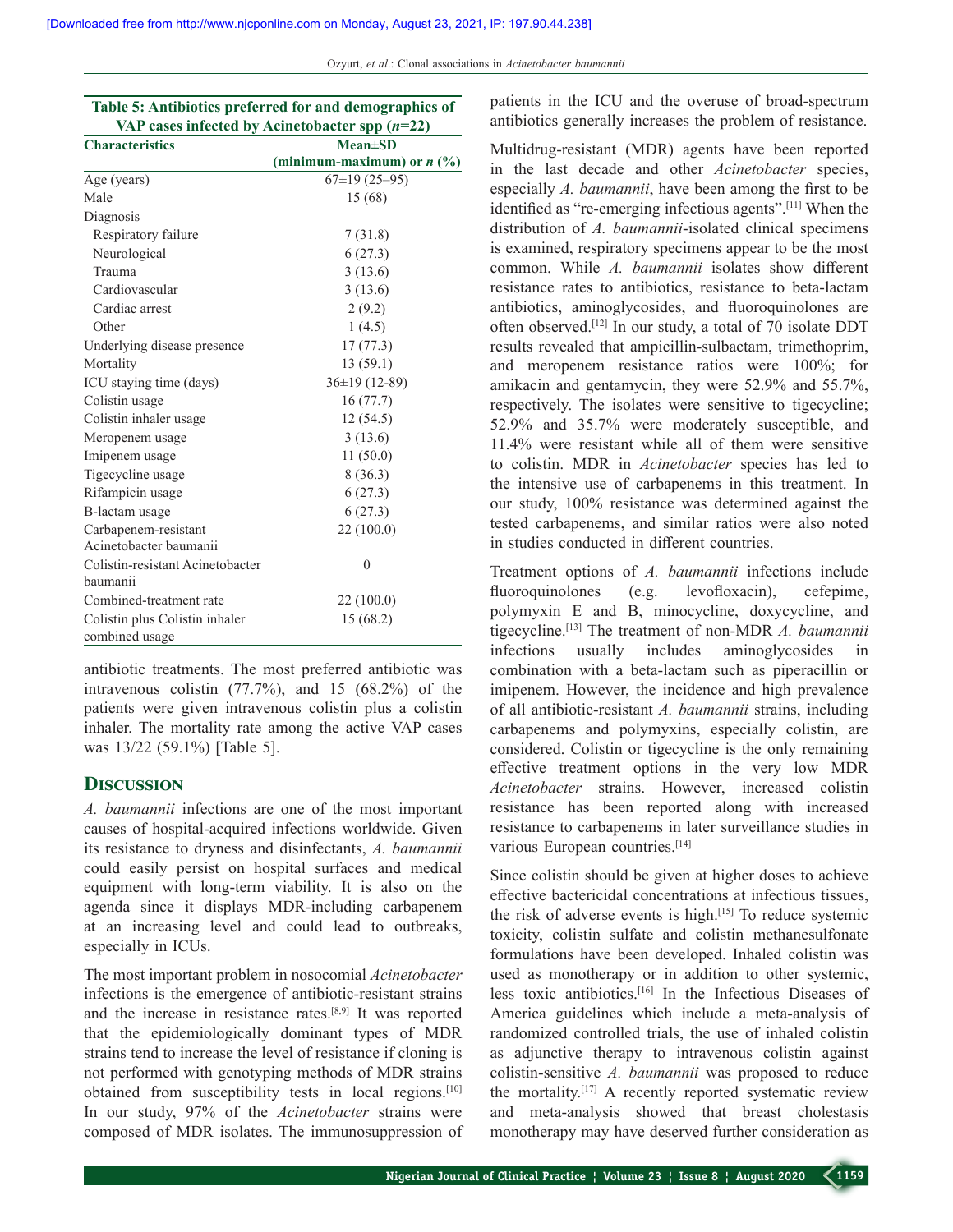a mode for the administration of colistin in the treatment of respiratory tract infections due to MDR *A. baumannii* and *P. aeruginosa.*[18] Combination therapies are of the utmost importance in hospital/ventilator-acquired pneumonia (HAP/VAP), partly because of the recent history of colistin resistance, toxicity and increased mortality and morbidity.[19] Previous *in vitro* and *in vivo* studies have evaluated various synergistic combinations of carbapenem, colistin, rifampin, piperacillin/tazobactam, and ampicillin/sulbactam. Recently, Tucker *et al*. (2017) have shown results from 14 Phase-III and Phase-IV clinical trials investigating the efficacy of intravenous tigecycline in patients with *Acinetobacter* complex infections. Other antibiotics available in the treatment of patients with *Acinetobacter* infection may be considered as an option, either alone or in combination, but the mortality is lower in patients receiving monotherapy compared with combination therapies, particularly for MDR and XDR *A. baumannii pinomonas.*[20]

According to a study by Karaiskos *et al.*, [21] there is moderate evidence to support monotherapy for carbapenemase‑producing *A. baumannii* infections; nonetheless, combination therapy for septic shock patients with an isolate with a MIC at the upper limit of sensitivity is recommended. The antibiotics used at the time of our study were evaluated retrospectively. Considering local surveillance data, *Acinetobacter spp*. combination therapy was used for all respiratory tract infections in which the causative agent was active, and in 68.2% of infections, it was given via an intravenous and inhaler colistin combination.

The OXA23-like plasmid is the most common reason for carbapenem resistance and can be transferred chromosomally. In this study, we determined that all strains produced OXA23‑like enzymes. Resistance rates vary according to centers. However, in studies in Turkey, high rates of OXA23-like enzyme-producing strains have been reported. The fact that these studies were conducted in MDR *A. baumannii* strains can be interpreted as evidence that the presence of OXA23-like genes correlates with carbapenem resistance. In Turkey, the presence of *blaOXA*‑58 (0‑23%), *blaOXA*‑23 (31‑78%), and *blaOXA*‑24 (low rates) have been reported similar to other studies.[8,12,22,23] However, in this study, the *blaOXA*‑51 gene was detected in all isolates. In addition, the presence of the *blaOXA*‑23 gene was reported to be 46.7%, 78%, 91.5% and 94.5% of *blaOXA*‑24 as 2% and of *blaOXA‑*58 as 7%, and 53.3% in several other studies.<sup>[8,12,22,23]</sup> In our study, the *blaOXA*-23 gene positivity rate was 100.0%. All these results emphasize that *A. baumannii* isolates of *blaOXA*‑51 and

the *blaOXA*‑23 gene regions constitute the dominant mechanism of imipenem resistance. However, it has been reported that blaOXA genes in *A. baumannii* strains differ between regions while gene changes are observed in the same region over several years.[23] The ISAba1 gene region was reported to be important in OXA carbapenemase gene expression in *A. baumannii*. It predicted that in this group, carbapenemase resistance encoded on chromosomes and plasmids is accompanied by this gene region, as well as the ISAba-2 and ISAba‑3 gene regions.[24] The IsaBaI positivity rate in our study was 90.0%. The ISAba1 genetic element has been shown to increase expression by coming to the *blaOXA*-51 genome.<sup>[9,25]</sup> Although antibiotyping results warn that MDR *Acinetobacter* isolates may cause hospital outbreaks, it is not quite enough to distinguish between strains. Therefore, nosocomial *A. baumannii* epidemics should be investigated with genotyping methods.<sup>[26]</sup> It was reported that the rep-PCR DiversiLab system identifies 56 and 15 *A. baumannii* isolates from the patients and the environmental samples of the ICU which were found to be clonally related.<sup>[27]</sup> Studies comparing rep‑PCR results with fluorescent amplified fragment length polymorphism method demonstrated that the reporter power of rep‑PCR is comparable to the gold standard pulsed-field gel electrophoresis method.<sup>[28]</sup> In this study, rep-PCR was used to reveal the clonal relationship between *Acinetobacter* isolates isolated from the respiratory tract specimens in our hospital.

A total of 22 different (P1‑P22) patterns were identified in our study; the main pattern was P5. It was found that 22 (97.3%) of the P5 formed the largest cluster of isolates and 3 different types (P5a‑P5c) were separated. The subtypes in the P5 were clustered as P5a  $(n = 2)$ , P5b  $(n = 15)$ , and P5c  $(n = 5)$ . The first isolates in P5 were isolated from the ETA sample of two patients on June 06, 2014, and at IMICU on June 12, 2014, and the last isolate was isolated from the ETA culture of a patient in the MICU on December 12, 2014. It was noted that 50.0% of the isolates constituting P5 were isolated from patients in the MICU, and 31.8% were isolates of ETA belonging to a patient with VAP. In addition, in the MICU isolation chamber of ambient cultures, patient beds, nurses' hand, and the aspiration unit were breeding sites, as well as the connection hose, and all were included in P5 in these isolates. With the data obtained, it has been concluded that with patients using multiple services, cross‑contamination through the patients and health personnel cause the isolates to spread easily within the hospital and to continue to exist for a long time. Resistance rates of *Acinetobacter* isolates of our hospital were monitored during approximately 9 months, and the increase in the resistance rates was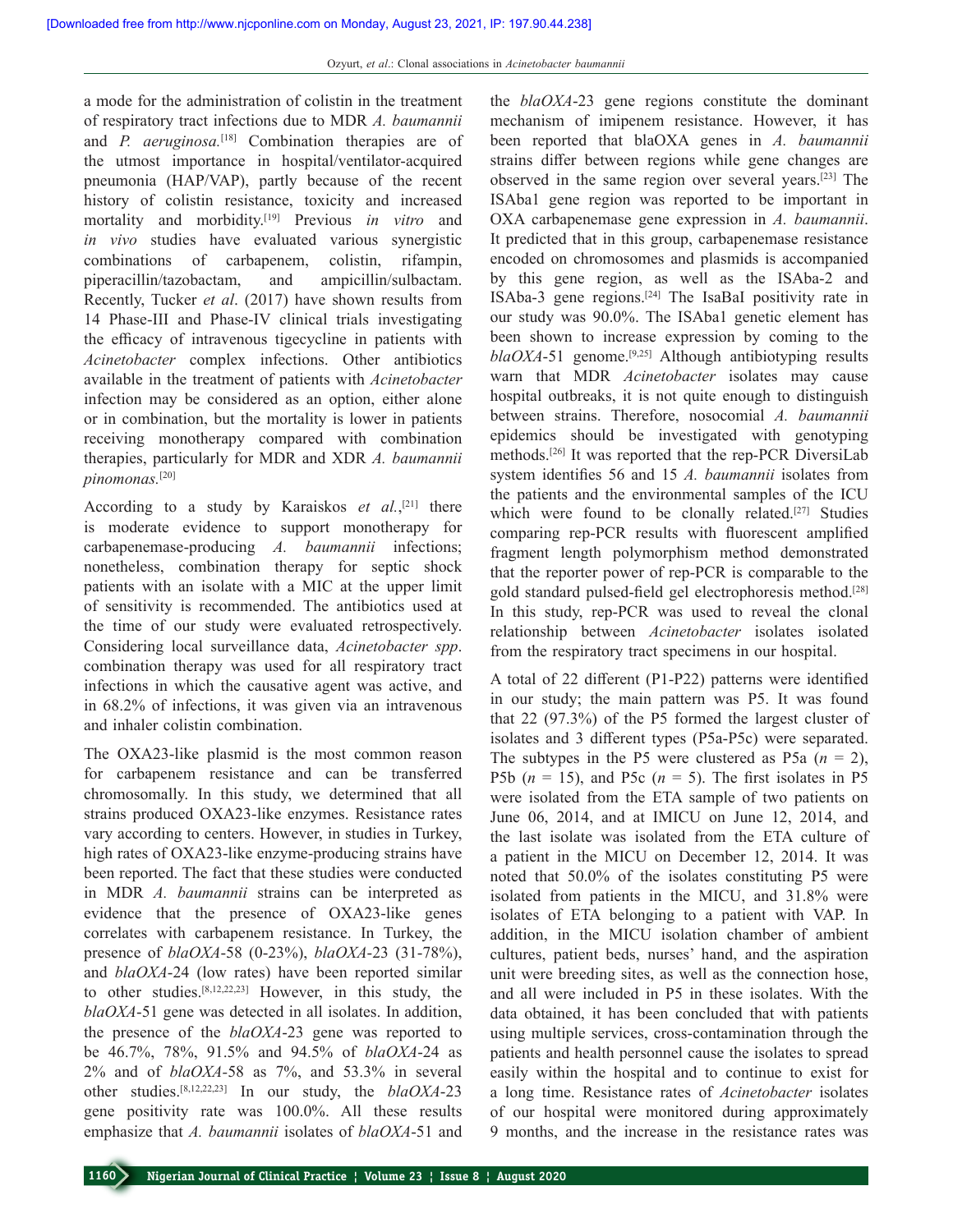found to be parallel to the spread of epidemiologically related isolates of the same clone. Frequent patient transfers between different wards or wards and ICUs have also likely facilitated the spread of *Acinetobacter* strains.

In conclusion, the nosocomial MDR *A. baumannii* isolates were highly resistant to antibiotics and carry the *blaOXA*‑23 resistance gene. The analysis of these isolates by rep‑PCR revealed that they were very closely related strains of the same origin, recently separated from each other. This situation highlights that the treatment options for patients in our hospital are very limited and that infection control measures should be increased.

#### **Ethical approval**

Approval of the ethics committee numbered 2016/23 was obtained from the local ethical board.

#### **Informed constant**

Written constants were obtained from all participants.

# **Financial support and  sponsorship**

Nil.

#### **Conflicts of interest**

There are no conflicts of interest.

### **References**

- 1. Fadda G, Spanu T, Ardito F, Taddei C, Santangelo R, Siddu A, *et al*. Antimicrobial resistance among non‑fermentative Gram‑negative bacilli isolated from the respiratory tracts of Italian inpatients: A 3‑year surveillance study by the Italian Epidemiological Survey. Int J Antimicrob Agents 2004;23:254‑61.
- 2. Andriesse GI, Verhoef J. Nosocomial pneumonia: Rationalizing the approach to empirical therapy. Treat Respir Med 2006;5:11‑30.
- 3. Dijkshoorn L, Nemec A, Seifert H. An increasing threat in hospitals: Multidrug resistant Acinetobacter baumannii. Nat Rev Microbiol 2007;5:939-51.
- 4. Mugnier PD, Poirel L, Naas T, Nordmann P. Worldwide dissemination of the blaOXA-23 carbapenemase gene of Acinetobacter baumannii. Emerg Infect Dis 2010;16:35‑40.
- 5. Turton JF, Ward ME, Woodford N, Kaufmann ME, Pike R, Livermore DM, *et al*. The role of ISAba1 in expression of OXA carbapenemase genes in Acinetobacter baumannii. FEMS Microbiol Lett 2006;258:72‑7.
- 6. Higgins PG, Hujer AM, Hujer KM, Bonomo RA, Seifert H. Interlaboratory reproducibility of DiversiLab rep‑PCR typing and clusteringof Acinetobacter baumannii isolates. J Med Microbiol 2012;61:137‑41.
- 7. Clinical and Laboratory Standards Institute. Performance standards for antimicrobial susceptibility testing. 24<sup>th</sup> Informational Supplement, M100-S24, 2014. CLSI, Wayne, PA.
- 8. Cicek AC, Saral A, Iraz M, Ceylan A, Duzgun AO, Peleg AY, *et al*. OXA‑ and GES‑type β‑lactamases predominate in extensively drug‑resistant Acinetobacter baumannii isolates from a Turkish University Hospital. Clin Microbiol Infect 2014;20:410‑5.
- 9. Ozdem B, Gürelik FC, Celikbilek N, Balıkçı H, Açıkgöz ZC. Antibiotic resistance profiles of Acinetobacter species isolated from several clinical samples between 2007‑2010. Mikrobiyoloji Bulletin 2011;45:526‑34.
- 10. Seifert H, Stefanik D, Wisplinghoff H. Comparative *in vitro* activities of tigecycline and 11 other antimicrobial agents against 215 epidemiologically defined multidrug resistant Acinetobacter baumannii isolates. J Antimicrob Chemother 2006;58:1099-100.
- 11. Souli M, Galani I, Giamarellou H. Emergence of extensively drug‑resistant and pandrug‑resistant Gramnegative bacilli in Europe. Euro Surveill 2008;13. pii: 19045.
- 12. Keskin H, Tekeli A, Dolapci İ, Öcal D. Molecular characterization of beta‑lactamase‑associated resistance in Acinetobacter baumannii strains isolated from clinical samples. Mikrobiyoloji Bulletin 2014;48:365‑76.
- 13. Michalopoulos A, Falagas ME. Treatment of Acinetobacter infections. Expert Opin Pharmacother 2010;11:779‑88.
- 14. Srinivas P, Rivard K. Polymyxin resistance in gram‑negative pathogens. Curr Infect Dis Rep 2017;19:38.
- 15. Velkov T, Dai C, Ciccotosto GD, Cappai R, Hoyer D, Li J. Polymyxins for CNS infections: Pharmacology and neurotoxicity. Pharmacol Ther 2018;181:85‑90.
- 16. Falagas ME, Siempos II, Rafailidis PI, Korbila IP, Ioannidou E, Michalopoulos A. Inhaled colistin as monotherapy for multidrug‑resistant gram (‑) nosocomial pneumonia: A case series. Respir Med 2009;103:707‑13.
- 17. Kalil AC, Metersky ML, Klompas M, Muscedere J, Sweeney DA, Palmer LB, *et al.* Management of adults with hospital-acquired and ventilator‑associated pneumonia: 2016 Clinical practice guidelines by the Infectious Diseases Society of America and the American Thoracic Society. Clin Infect Dis 2016;63:e61-111.
- 18. Vardakas KZ, Voulgaris GL, Samonis G, Falagas ME. Inhaled colistin monotherapy for respiratory tract infections in adults without cystic fibrosis: A systematic review and meta-analysis. Int J Antimicrob Agents 2018;51:1‑9.
- 19. Kempf M, Rolain JM. Emergence of resistance to carbapenems in Acinetobacter baumannii in Europe: Clinical impact and therapeutic options. Int J Antimicrob Agents 2012;39:105-14.
- 20. Tucker H, Wible M, Gandhi A, Quintana A. Efficacy of intravenous tigecycline in patients with Acinetobacter complex infections: Results from 14 Phase III and Phase IV clinical trials. Infect Drug Resist 2017;10:401‑17.
- 21. Karaiskos I, Antoniadou A, Giamarellou H. Combination therapy for extensively-drug resistant gram-negative bacteria. Expert Rev Anti Infect Ther 2017;15:1123-40.
- 22. Ertürk A, Çiçek AÇ, Gümüş A, Cüre E, Şen A, Kurt A, *et al*. Molecular characterisation and control of Acinetobacter baumannii isolates resistant to multi‑drugs emerging in inter‑intensive care units. Ann Clin Microbiol Antimicrob 2014;13:36.
- 23. Keyik S, Arslan U, Türk Dağı H, Seyhan T, Fındık D. Investigation of OXA type beta‑lactamases and PFGE patterns in Acinetobacter baumannii strains resistant to carbapenems. Mikrobiyoloji Bulletin 2014;48:556‑65.
- 24. Peleg AY, Seifert H, Paterson DL. Acinetobacter baumannii: Emergence of a successful pathogen. Clin Microbiol Rev 2008;21:538‑82.
- 25. Liakopoulos A, Miriagou V, Katsifas EA, Karagouni AD, Daikos GL, Tzouvelekis LS, *et al*. Identification of OXA‑23‑producing Acinetobacter baumannii in Greece, 2010 to 2011. Euro Surveill 2012;17. pii: 20117. PMID: 22449866
- 26. Bou G, Cerveró G, Domínguez MA, Quereda C, Martínez‑Beltrán J. PCR‑based DNA fingerprinting